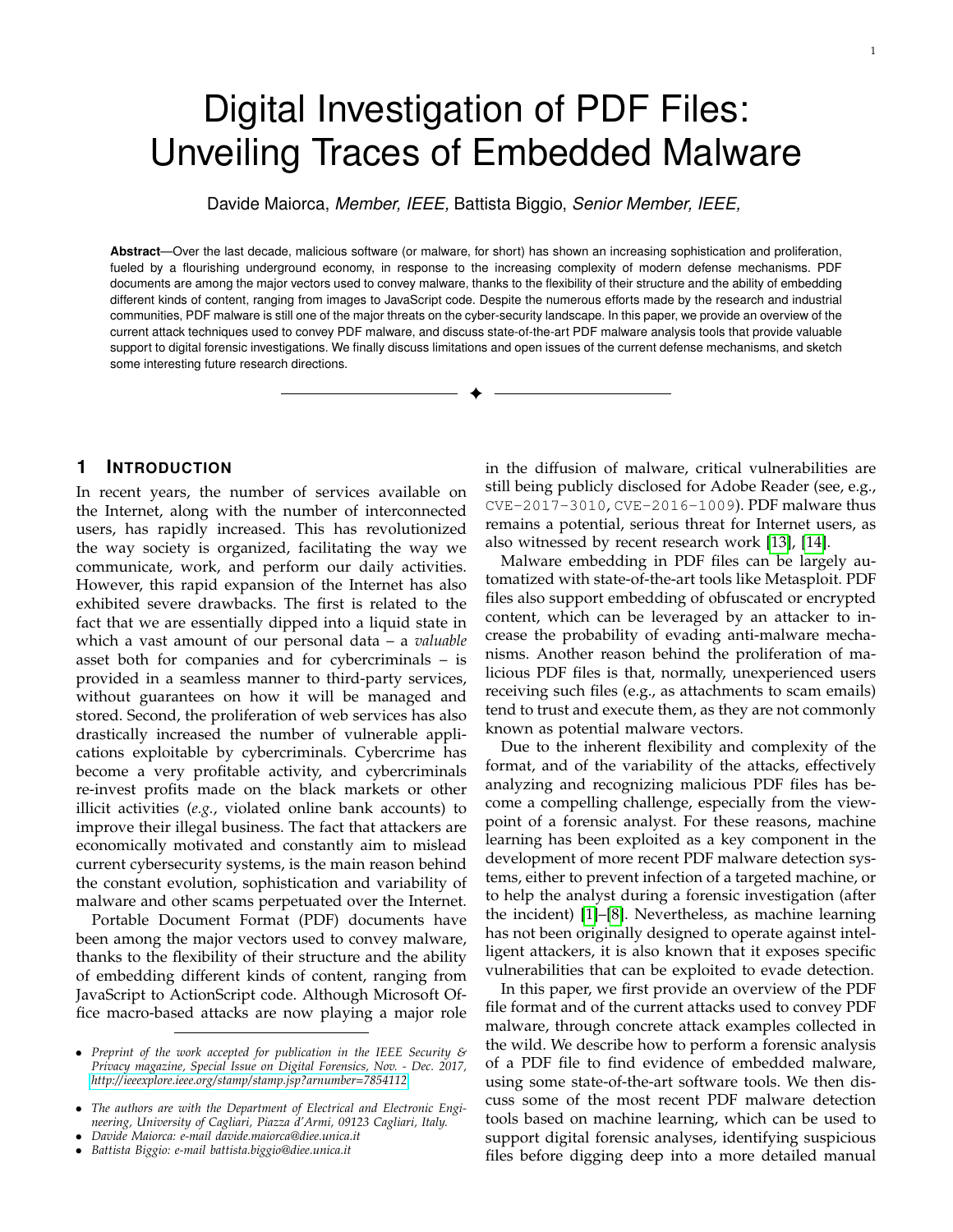investigation. We discuss their limitations and related open issues, especially in terms of the exploitation of their vulnerabilities to potentially mislead subsequent forensic analyses. We finally suggest guidelines for improving the performance of such systems under attack, and sketch promising research directions.

# **2 PDF FILE FORMAT**

PDF is one of the most used format to render documents. Due to the support for third-party technologies such as JavaScript and ActionScript, PDF is widely used not only for visualizing text but also for rendering images, compiling forms, and showing animations. The typical structure of a PDF file is depicted in Figure [1.](#page-1-0) It consists of four parts: (i) the *header*, containing information about the PDF file version; (ii) the *body*, containing a number of objects that define the operations performed by the file and the embedded data (*e.g.*, text, images, scripting code); (iii) the *cross-reference (x-ref) table*, listing the offset of each object inside the file to be rendered by the reader; and (iv) the *trailer*, namely, a special object that describes, among others, the first object to be rendered by the reader, identified by the name object */Root*.

Technically, A PDF file can be seen as a graph of objects that instructs the reader about the operations it has to do to visualize the file content to the user. The PDF file format supports eight types of objects:

- *boolean*, *i.e.*, a variable which can be True or False;
- *numeric*, *i.e.*, a real or integer value;
- *string*, *i.e.*, a sequence of characters between parentheses ( ), or a sequence of hexadecimal characters between angle brackets  $\langle \rangle$ ;
- *name*, *i.e.*, a literal sequence of characters that starts with a forward slash /;
- *array*, *i.e.*, a sequence of objects between square brackets [ ];
- *dictionary*, *i.e.*, an object composed by a sequence of key-value pairs, enclosed by double angle brackets  $<<$  >> (*e.g.*, the *trailer* object is a dictionary);
- *stream*, *i.e.*, a special object consisting of a dictionary and a sequence of data (typically, compressed text or images), introduced by the keyword *stream*.

The aforementioned objects are divided into two categories. Objects that are marked by a number (introduced by the string *objNum 0 obj*) are called *indirect*, whereas objects that are not marked by a number are called *direct*. Indirect objects are typically dictionaries, and can be referenced by other objects with the string *objNum 0 Ref*. An example of indirect object introduced by the string *4 0 obj* is shown in Figure [1.](#page-1-0) In this case, the keyword /Length introduces the *size* of the object, whose value is contained in object 5 (this reference is defined by *5 0 R*). The remaining two keywords define the characteristic of the object, which in this case contains information about the filter used for data compression (/FlateDecode). The PDF graph mainly contains indirect objects.

<span id="page-1-0"></span> $$PDF-1.3$ Header  $40$  obj << /Length 5 0 R /Filter  $/$ FlateDecode  $>$ Body  $\ldots$ endobi Crossxref reference  $0.26$ 0000000000 65535 f Table PDF file trailer << ... /Root ... >> Trailer startxref 377177 %%EOF

Fig. 1: PDF file structure, with examples of header, body, cross-reference table and trailer contents. Object names (*i.e.*, keywords) are highlighted in bold.

When a reader renders a PDF file, it starts from the trailer object and parses each indirect object (referenced by the *x-ref table*), decompressing its data. In this way, all pages, text, images and scripting code are progressively shown.

# **3 PDF MALWARE**

The capability of embedding different kinds of content does not only make the PDF file format a convenient way of legitimately sharing information. It also gives attackers the possibility of exploiting a larger number of potential vulnerabilities. In fact, PDF malware is multifaceted, conceived to exploit the flexible nature of the PDF file format. Typically, JavaScript code, encoded streams and embedded objects (*e.g.*, images, ActionScript code) are used to exploit a vulnerability of the PDF reader and subsequently allow execution of remote code. In the following, we briefly discuss some popular examples of attacks in which an embedded object (respectively, an image, an executable and a ShockWave Flash file) is used to exploit a vulnerability of the PDF reader.

The first example exploits the so-called Adobe Reader BMP/RLE heap corruption vulnerability (CVE-2013- 2729) to download and install malware from a remote website.<sup>[1](#page-1-1)</sup> In this case, the malicious PDF file contains a form with an encoded bitmap image. When the PDF file is opened, the image is automatically decoded, causing a heap overflow that allows execution of remote code.

Another example, reported by Contagio in 2010, shows how to execute binary code by simply opening a PDF file (CVE-[2](#page-1-2)010-1240).<sup>2</sup> A code excerpt of the embedded object that implements this attack is reported below.

<span id="page-1-1"></span><sup>1.</sup> [http://eternal-todo.com/blog/cve-2013-2729-exploit-zeusp2p](http://eternal-todo.com/blog/cve-2013-2729-exploit-zeusp2p-gameover)[gameover](http://eternal-todo.com/blog/cve-2013-2729-exploit-zeusp2p-gameover)

<span id="page-1-2"></span><sup>2.</sup> [http://contagiodump.blogspot.it/2010/08/cve-2010-1240-with](http://contagiodump.blogspot.it/2010/08/cve-2010-1240-with-zeus-trojan.html)[zeus-trojan.html](http://contagiodump.blogspot.it/2010/08/cve-2010-1240-with-zeus-trojan.html)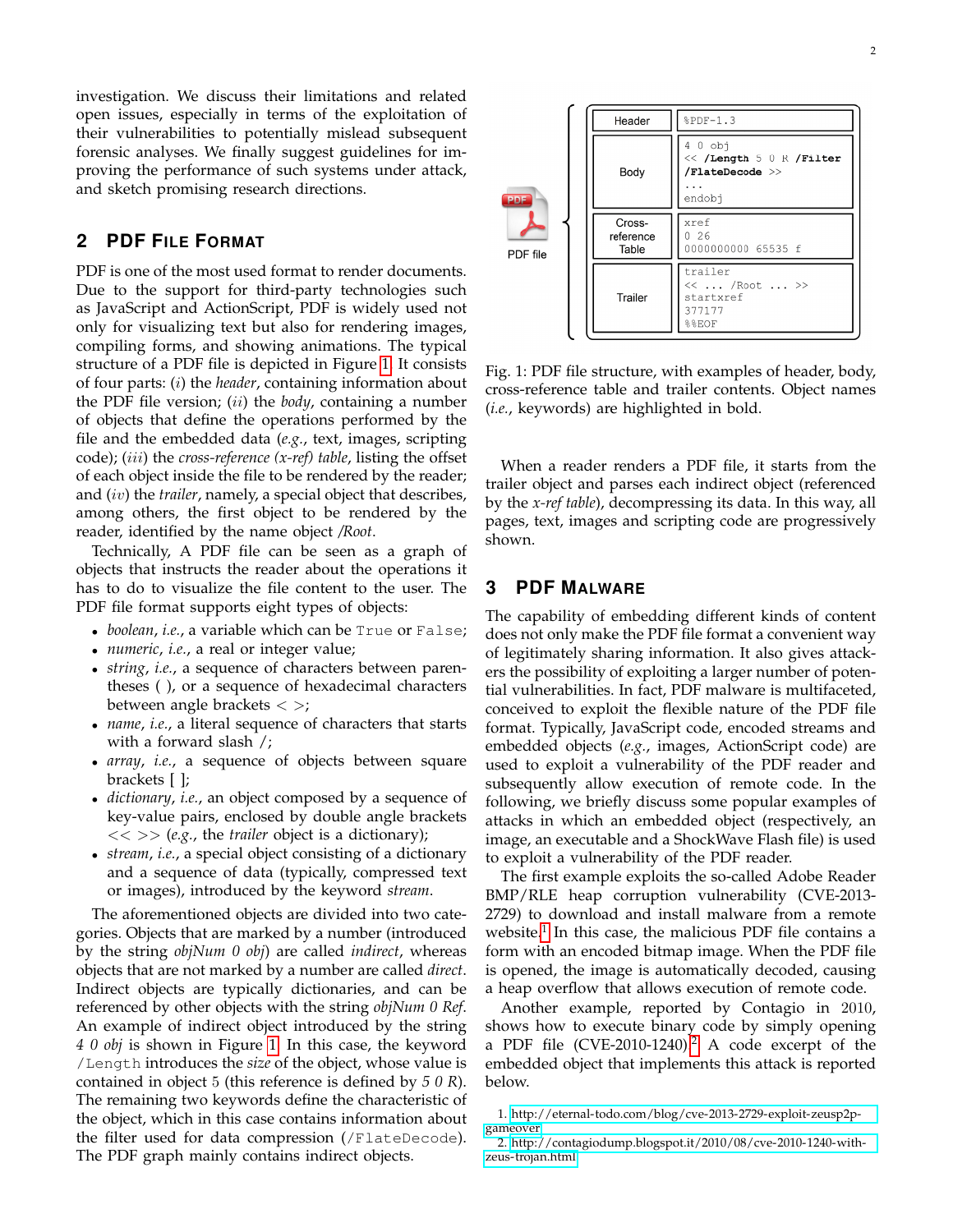```
155 0 obj
<</Type /Action /S /Launch /Win
\,<\,/F (cmd.exe)
/P (/c echo Dim BinaryStream > vbs1.vbs
&& echo Set BinaryStream =
CreateObject("ADODB.Stream") >>
 ... >>
endobj
```
This object executes the (Windows) command prompt (cmd.exe) and uses it to run a Visual Basic script that retrieves and executes the Zeus trojan. Notably, execution of binary files has been inhibited in subsequent versions of Adobe Reader, to limit this kind of exploitation. Despite this, and even if this attack is almost seven years old, only 33 out of the 55 anti-malware systems used in VirusTotal correctly detect this file as malicious.

Malicious ShockWave Flash (SWF) files and Action-Script code can also be embedded in PDF files to exploit vulnerabilities of the Flash interpreter used by Adobe Reader. An example is the zero-day vulnerability discovered in 2010 (CVE-2010-1297) $<sup>3</sup>$  $<sup>3</sup>$  $<sup>3</sup>$  which was exploited</sup> through the execution of a malicious ActionScript code fragment contained in an embedded SWF file. After exploitation, the infection of the victim machine was completed by running an executable file, also stored as an encrypted stream in the PDF file, which eventually dropped other malware from malicious websites.

Besides embedding external objects, using malicious JavaScript code constitutes the prominent way to attack Adobe Reader. In particular, the goal of the exploit is typically to bypass memory protections such as Data Execution Prevention (DEP) and Address Space Layout Randomization (ASLR) by resorting to a combination of Heap Spraying and Return Oriented Programming (ROP) gadgets. The main idea here is that the attacker fills the Heap with multiple replicas of NOP sleds and shellcode (typically built through ROP gadgets - instructions belonging to existing, legitimate libraries that can be combined to build malicious routines). This is done to increase the probability that, after memory corruption, the execution of the process is redirected to the malicious code. An example of this exploit procedure is the CVE-2014-0496 vulnerability, whose full description is reported in [\[8\]](#page-7-3).

<span id="page-2-0"></span>The aforementioned examples of attack only constitute a small excerpt of the set of possibilities that an attacker has in order to exploit the vulnerabilities of PDF readers. Nonetheless, they clearly show how sophisticated and different such attacks can be, also highlighting the complexity of the detection task.

# **4 FORENSIC ANALYSIS OF PDF MALWARE**

From a forensic perspective, assuming that the infection started from a PDF file, it is essential to depict a basic roadmap that the analyst can follow to identify the suspicious PDF files. They can be detected (also after infection) by the machine-learning approaches described in the remainder of this manuscript, or identified through some other source of information (e.g., by discussing with the victim the possibility of being phished by a scam e-mail). Then, their content can be analyzed to identify the actions performed by the malicious code. Accordingly, the analyst is required to first find the *suspicious indirect objects* (i.e., the malicious scripting code or files embedded in the PDF document) that are responsible for the malware infection. To this end, he/she might employ three different approaches, detailed below.

# **4.1 Keyword-based Analysis**

The goal here is to extract the content (keywords) of indirect objects to identify the actions performed by the file; *e.g.*, if the keyword /JavaScript is present, the file contains some scripting code. Such analysis does not typically decompress the streams related to the object, but can give the analyst a quick overview of which parts of the file to analyze more in detail. Normally, if no suspicious keyword is present in the file, then this can be considered as safe.

PDFiD[4](#page-2-1) to extract *name objects* is a forensic tool for PDF files that can greatly aid this approach. It basically performs textual analysis of all the dictionaries included in the file, such as objects can be easily visualized with a simple text editor (e.g., Notepad). The result is a list of keyword objects, along with their occurrence in the file. However, such tool can be easily deceived. First, there is no control on how the objects are connected to each other. This means that the tool can report objects that are never parsed by the reader. Moreover, the tool does not consider the global structure of the PDF file. Hence, it can extract objects from positions in which they could never be parsed by the reader (as it happens in [\[9\]](#page-7-4)). For these reasons, the results provided by the PDFiD should be further confirmed by other tools/approaches.

#### **4.2 Tree-based Analysis**

Here the goal is to reconstruct the PDF file *tree*, i.e., the interconnections among its objects. PeePDF $^5$  $^5$  is a publicly-available software that performs this operation automatically. In particular, its analysis is performed as follows: the system first looks for the trailer object (containing the /Root keyword), which is always the first object of the hierarchy. Then, it uses the reference contained next to the /Root keyword to locate the /Catalog object, which is the main object outside the trailer. Each of the subsequent references is then used to

<span id="page-2-1"></span><sup>4.</sup><https://blog.didierstevens.com/2009/03/31/pdfid/>

<span id="page-2-2"></span><sup>5.</sup><http://eternal-todo.com/tools/peepdf-pdf-analysis-tool>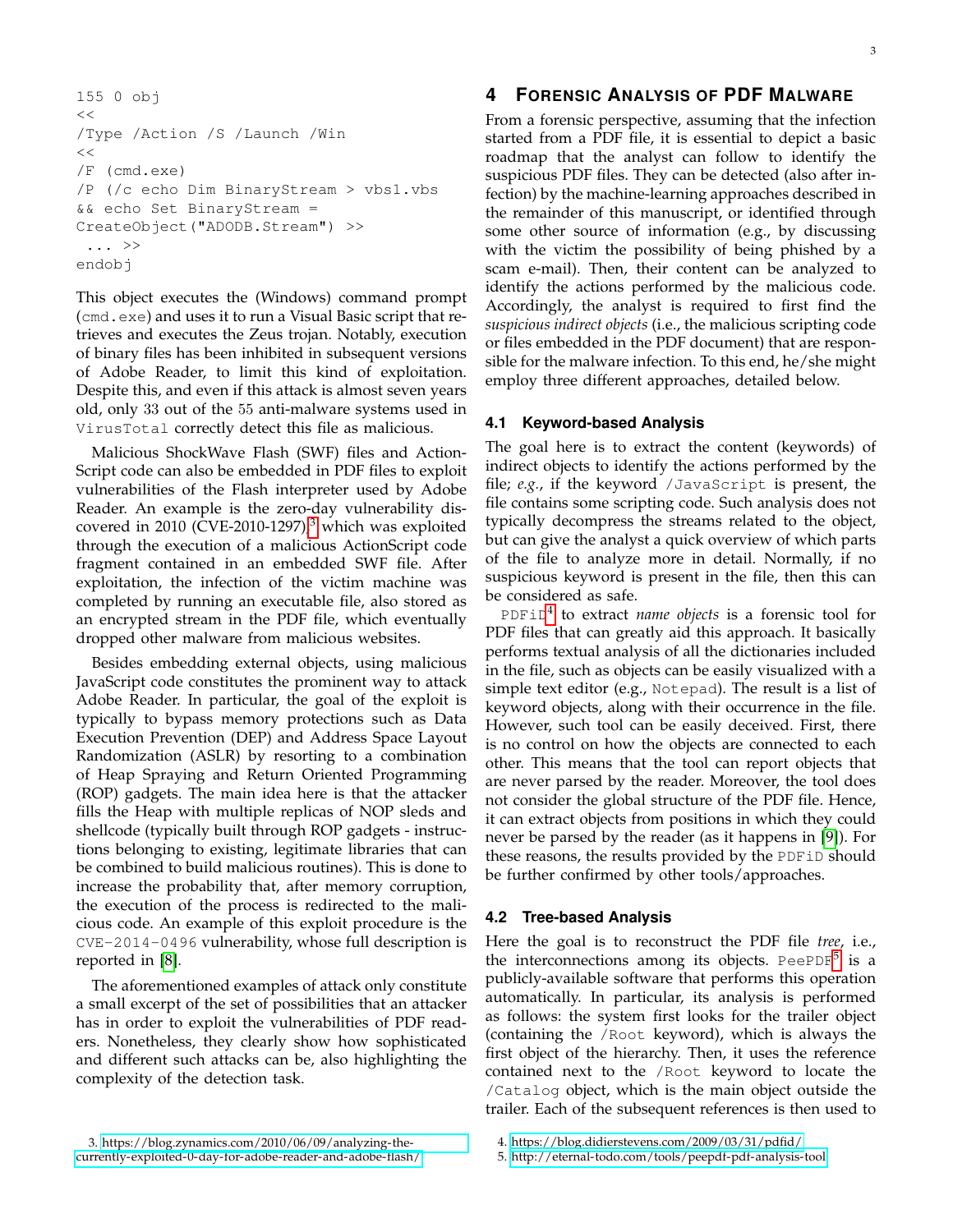reconstruct the tree. Most malicious files are based on trees that finish with objects containing suspicious actions. PeePDF automatically underlines them, and allow dumping their stream for content analysis.

Origami[6](#page-3-0) is very similar to PeePDF, as it also allows to visualize the PDF file structure. It additionally provides routines for encrypting and decrypting files, extracting metadata, *etc.*

## **4.3 Code-based Analysis**

The goal of the analyst here is to analyze embedded scripting code without focusing on the internals of the PDF file. This analysis is usually performed to unveil the presence of scripting lines related to known vulnerabilities, which can provide clear hints on the maliciousness of the file. PeePDF and Origami both have functionalities to automatically detect suspicious strings inside JavaScript codes. However, PhoneyPDF is probably the best software to perform such analysis. In fact, this software (written in Python) first detects objects bearing JavaScript-related keywords. Then, it instruments and executes the extracted JavaScript code with a JavaScript interpreter to point out suspicious functions. Such analysis is limited by the fact that it is only related to the detection of JavaScript, and ignores other attack possibilities, like SWF file embedding.

# **5 LEARNING-BASED PDF MALWARE DETEC-TION**

The aforementioned forensic techniques can be used after the identification of a set of suspicious PDF files, to identify the malware code responsible for the infection and characterize its behavior. The learning-based PDF malware detection tools discussed in this section have been normally proposed to prevent novel infections, but they can also be used in a forensic investigation, to identify the suspicious PDF files which demand for a subsequent detailed analysis. Notably, machine learning has been increasingly applied as a key component in recent PDF malware detectors to counter the growing variability and sophistication exhibited by current PDF malware. The design of such tools is based on the three main steps shown in Figure [2,](#page-4-0) and described below.

#### **5.1 Pre-processing**

As many other malware detection tools, the first step of PDF malware detectors is to analyze PDF files *statically* and/or *dynamically*. In the former case, the file is not executed, and information is extracted solely based on static code inspection (typically, through *parsing* the code). In the latter case, suspicious PDF files are dynamically executed through *sandboxing*, in protected virtual environments, and their behavior is monitored. Dynamic analysis is usually more effective at detecting malicious files, especially when the embedded malicious code has been obfuscated to compromise static analysis. However, dynamic analysis is normally very computationally demanding in terms of both space and time resources, and it may be evaded by other techniques, like a delayed execution of the malicious exploitation code. In the following, we provide an overview of the tools and libraries that are typically used to extract data from PDF files in current PDF malware detection systems.

## *5.1.1 Pre-processing with Third-party Software*

PDF malware detectors based on dynamic analysis normally use sandboxing or code instrumentation (*e.g.*, JSand or PhoneyPDF [\[6\]](#page-7-5), [\[8\]](#page-7-3)).

Conversely, detection systems based on static analysis have adopted a variety of solutions over the years. Slayer relies upon PDFiD from PDF files [\[1\]](#page-7-2). Its updated version (Slayer NEO [\[2\]](#page-7-6)), instead, uses PeePDF for a more in-depth analysis of embedded files, multiple versions, and streamed objects, and Origami to perform integrity checks on the file structure and content. These analysis are useful to detect PDF malware hidden with subtle embedding techniques, including anomalous or malformed files.

Library-based parsing relies on specific PDF libraries that can also be used by open-source PDF readers. The most popular example is Poppler, a comprehensive PDF library that is adopted by the popular open-source reader XPDF. PJscan [\[7\]](#page-7-7) and Hidost [\[3\]](#page-7-8) use Poppler to detect PDF files embedding malicious JavaScript code. Although these libraries correctly implement most of the Adobe PDF specifications, they may be vulnerable to well-crafted malformations of PDF files.

## *5.1.2 Custom Pre-processing*

We refer to pre-processing analyses which do not leverage any third-party PDF-specific tool or library as *custom* pre-processing. Typically, it consists of implementing a static, custom parser to pre-process the input PDF files. This choice has the advantage of avoiding potential vulnerabilities of existing libraries, *e.g.*, if they do not correctly handle some malformed files. PDFRate is a good example of a PDF malware detector exploiting a custom parsing mechanism [\[4\]](#page-7-9), [\[5\]](#page-7-10). However, custom parsing itself may introduce other vulnerabilities, if it does not properly follow the Adobe PDF specifications. For example, Adobe Reader completely ignores any object that is not referenced by the *x-ref table* in a PDF file. Conversely, PDFRate parses those objects. This misbehavior has been exploited in [\[9\]](#page-7-4) to evade PDFRate, through injection of well-crafted objects into PDF malware files. Since these objects are ignored by the reader, they would not compromise the malicious functionality of the embedded exploitation code, while enabling evasion of the detection system. We refer the reader to [\[13\]](#page-7-0) for an in-depth evaluation of the vulnerabilities of PDF parsing tools.

<span id="page-3-0"></span><sup>6.</sup><http://esec-lab.sogeti.com/pages/origami.html>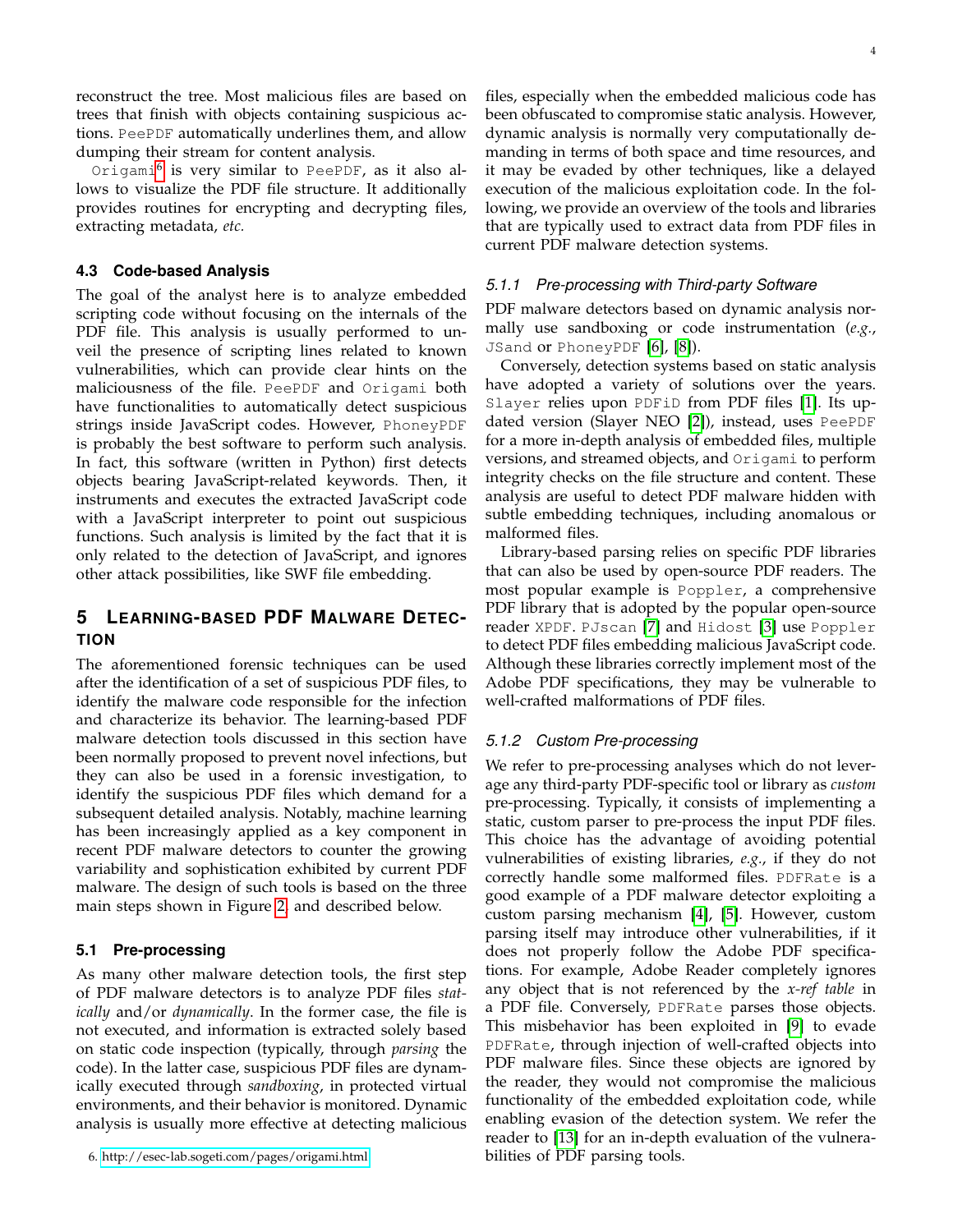<span id="page-4-0"></span>

Fig. 2: Graphical architecture of a learning-based PDF malware detection tool.

TABLE 1: An overview of the main characteristics of current PDF malware detectors.

| Detector                 | Pre-processing |                | Features        | Classifier          |
|--------------------------|----------------|----------------|-----------------|---------------------|
| Wepawet [6]              | Dynamic        | <b>ISand</b>   | <b>IS-based</b> | Bayesian            |
| PJScan $[7]$             | <b>Static</b>  | Poppler        | <b>IS-based</b> | <b>SVM</b>          |
| Hidost [3]               | <b>Static</b>  | Poppler        | Structural      | Random Forest       |
| Lux <sub>0</sub> R $[8]$ | <b>Static</b>  | PhoneyPDF      | IS-based        | Random Forest       |
| Slayer $[1]$             | <b>Static</b>  | <b>PDFID</b>   | Structural      | Random Forest       |
| Slayer NEO [2]           | <b>Static</b>  | PeePDF+Origami | Structural      | Adaboost            |
| PDFRate [4]              | <b>Static</b>  | Custom         | Structural      | Random Forest       |
| PDFRate (updated) [5]    | <b>Static</b>  | Custom         | Structural      | Classifier Ensemble |

## **5.2 Feature Extraction**

To classify PDF files as legitimate or malicious using a learning-based algorithm, a preliminary, required step is to represent each file as a numerical vector of fixed size. This process is usually referred to as *feature extraction*.

## *5.2.1 JavaScript-based Features*

The vast majority of PDF malware relies on the embedding of malicious JavaScript code. For this reason, specific features have been exploited to detect evidence of such behavior. The detection approach named PJScan [\[7\]](#page-7-7) aims to detect the presence of malicious (obfuscated) JavaScript code by considering occurrences of suspicious API calls like eval or replace, and of string-chaining operators like +, among others. Lux0R [\[8\]](#page-7-3) leverages code instrumentation to detect the presence of API calls in JavaScript code that are specifically used for PDF-related operations. Wepawet dynamically executes the embedded JavaScript code using JSand, and then extracts features mostly related to method calls and shellcode memory allocation.

## *5.2.2 Structural Features*

Structural features are only related to the characteristics of the *name objects* present in the PDF file. They do not consider any analysis of the embedded exploitation code. This has the advantage of being sufficiently general to detect PDF malware embedding different malicious code (*e.g.*, JavaScript or ActionScript). However, since the malicious code is not analyzed at all, it is likely that such features can be easily misled by constructing PDF files with similar objects to those typically appearing in legitimate files. PDF malware detectors based on such features include Slayer and Slayer NEO [\[1\]](#page-7-2), [\[2\]](#page-7-6), Hidost [\[3\]](#page-7-8), and PDFRate [\[4\]](#page-7-9), [\[5\]](#page-7-10).

### **5.3 Learning and Classification**

Independently from the chosen feature representation, after feature extraction, each PDF file is represented in terms of a numerical vector  $x \in \mathbb{R}^d$ . This abstraction enables using any kind of learning algorithm to perform classification of PDF documents, as described in the following. First, a learning algorithm is *trained* to recognize a set of known examples  $\mathcal{D} \in \{x_i, y_i\}_{i=1}^n$ , labeled either as legitimate ( $y = -1$ ) or as malicious ( $y = +1$ ). During this process, the parameters of the learning algorithm (if any) are typically set according to some given performance requirements. After training, the learning algorithm provides a classification function  $f(x) \in \{-1, +1\}$ that can be used to classify never-before-seen PDF files as legitimate or malicious. Clearly, the selection of an appropriate learning algorithm depends on the given data, and on the feature representation. Accordingly, one normally tests different algorithms and retains the one that best fits the given application requirements. The PDF malware detectors mentioned throughout this article adopt different learning algorithms; *e.g.*, Wepawet [\[6\]](#page-7-5) uses a Bayesian classifier, PJScan [\[7\]](#page-7-7) uses Support Vector Machines (SVMs), while several other approaches use classifier ensembles including Random Forests and Adaboost [\[1\]](#page-7-2)–[\[4\]](#page-7-9), [\[8\]](#page-7-3), also to improve resilience against some kinds of attack [\[5\]](#page-7-10).

# **6 EVADING LEARNING-BASED PDF MAL-WARE DETECTION**

Learning-based PDF malware detection has been shown to be effective in detecting malware samples in the wild. However, it is natural to expect that the level of sophistication of the next generation of attacks will increase again, exploiting vulnerabilities of the architectural components of the detection system that we depicted in Figure [2,](#page-4-0) including the learning algorithm,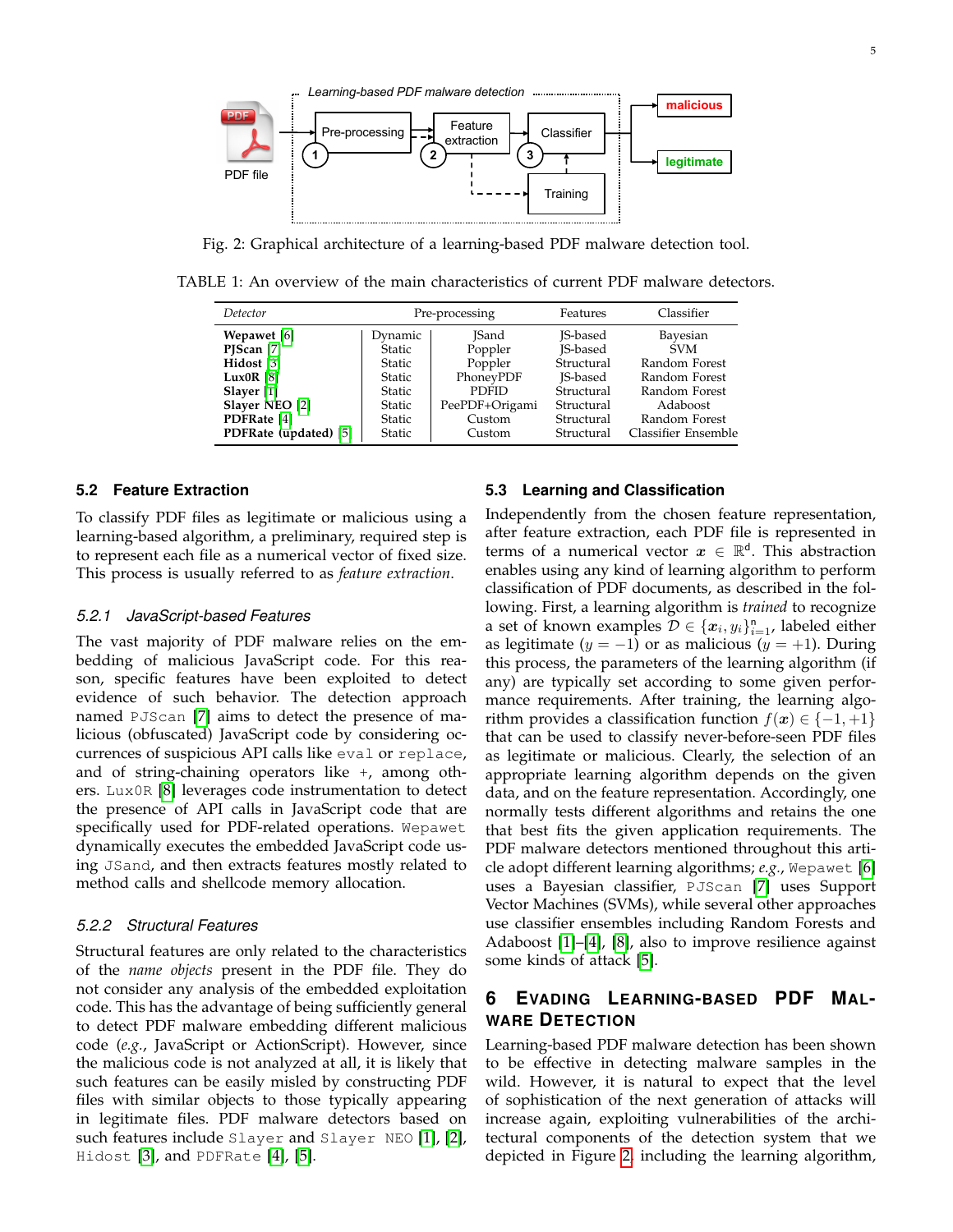as envisaged in [\[9\]](#page-7-4), [\[10\]](#page-7-11). In a typical evasion setting, the attacker's goal is to evade classifier detection by manipulating malware under the constraint that it preserves its intrusive functionality, according to a given level of knowledge of the targeted system. In general, the attacker may know, partially or completely, part of the training data used to learn the classification function, how features are computed from PDF files, and which learning algorithm is used.

Different attacks against PDF malware detectors have been recently proposed [\[4\]](#page-7-9), [\[8\]](#page-7-3), [\[9\]](#page-7-4), [\[11\]](#page-7-12), [\[12\]](#page-7-13), [\[14\]](#page-7-1). In terms of the attacker's capability, they only consider the *injection* of different kinds of content into a PDF malware sample. Removing objects is typically avoided, to keep the functionality of the exploitation code intact. In terms of the attacker's knowledge, *mimicry* [\[4\]](#page-7-9), [\[8\]](#page-7-3) and *reverse mimicry* [\[12\]](#page-7-13) attacks do not exploit any specific knowledge of the attacked system. In both cases, the content of a benign file is embedded into a malicious PDF, or vice-versa. In particular, in a *mimicry* attack, the attacker injects benign content (*i.e.*, content extracted from one or more benign PDF files) in a malicious file, to increase the probability of evading detection. Conversely, in a *reverse mimicry* attack, the malicious content is injected into a benign file. More sophisticated attacks, usually referred to as *evasion* attacks, have been proposed against learning-based PDF malware detectors in [\[9\]](#page-7-4), [\[11\]](#page-7-12). These attacks exploit knowledge of the feature set and of the classification function to minimize the number of modifications required to evade detection, while maximizing the probability of evasion. We refer the reader to [\[9\]](#page-7-4)–[\[11\]](#page-7-12), [\[15\]](#page-7-14) for further details on how to implement such attacks.

#### **6.1 Content Injection in PDF Files**

Three different techniques can be used to inject content into a PDF file, as conceptually depicted in Figure [3:](#page-5-0) (a) injecting objects after the x-ref table, as done in [\[9\]](#page-7-4) to evade PDFRate; (b) using the *versioning* mechanism of the PDF file format, *i.e.*, injecting a new body, x-ref table and trailer, as if the file was directly modified by the user (*e.g.*, by using an external tool); and (c) directly acting on the existing PDF graph, adding new objects to the file body and re-arranging the x-ref table accordingly.

The first strategy is easy to implement, but it can be made ineffective by simply patching the pre-processing module of the PDF malware detector to be consistent with Adobe Reader. In fact, within this strategy the injected content is ignored by Adobe Reader, but not by the pre-processing module of PDFRate. This strategy can clearly be used only in mimicry and evasion attacks, to add benign content to a malicious PDF file. The other two strategies, instead, can be used to perform reverse mimicry attacks, by injecting malicious code into a benign PDF file. The second strategy is easier to implement, but, clearly, also easier to spot, as it would suffice to correctly extract the additional versions embedded in the

<span id="page-5-0"></span>

Fig. 3: Content injection in PDF files: (a) injecting objects after the x-ref table; (b) using the *versioning* mechanism of the PDF file format; and (c) adding objects to the file body and extending the x-ref table accordingly.

file and process them separately. The third strategy is more complex to implement and to detect, as it seamlessly adds objects in a PDF file yielding a PDF which is essentially indistinguishable from a newly-created one. It can be implemented using Poppler to manage and rearrange the x-ref table objects without corrupting the file. Existing objects can also be modified by adding other name objects and rearranging the x-ref table positions accordingly. Notably, it is important to ensure that the embedded content (*i.e.*, the exploitation code) is correctly executed when the merged PDF is opened. This is not an easy task, as it requires injecting additional objects specifically for this purpose.

#### **6.2 Empirical Results on Detection Systems**

We report here an empirical evaluation of PDF malware detection tools against reverse mimicry attacks, which only require a limited number of structural changes to the benign source file (with respect to other contentinjection attacks). Content injection in reverse mimicry can be performed with the techniques  $(b)$  and  $(c)$  depicted in Figure [3.](#page-5-0)

We consider here injection of three different types of content: (i) a malicious JavaScript exploitation routine,  $(ii)$  a malicious PDF file, and  $(iii)$  a malicious executable (*i.e.*, the Zeus trojan payload).

JavaScript embedding was performed by injecting the same malicious code in different benign files, for two reasons: (a) we wanted to verify whether different PDF file structures could influence the detection of the same malware; (b) the current version of this embedding procedure only supports malicious codes contained in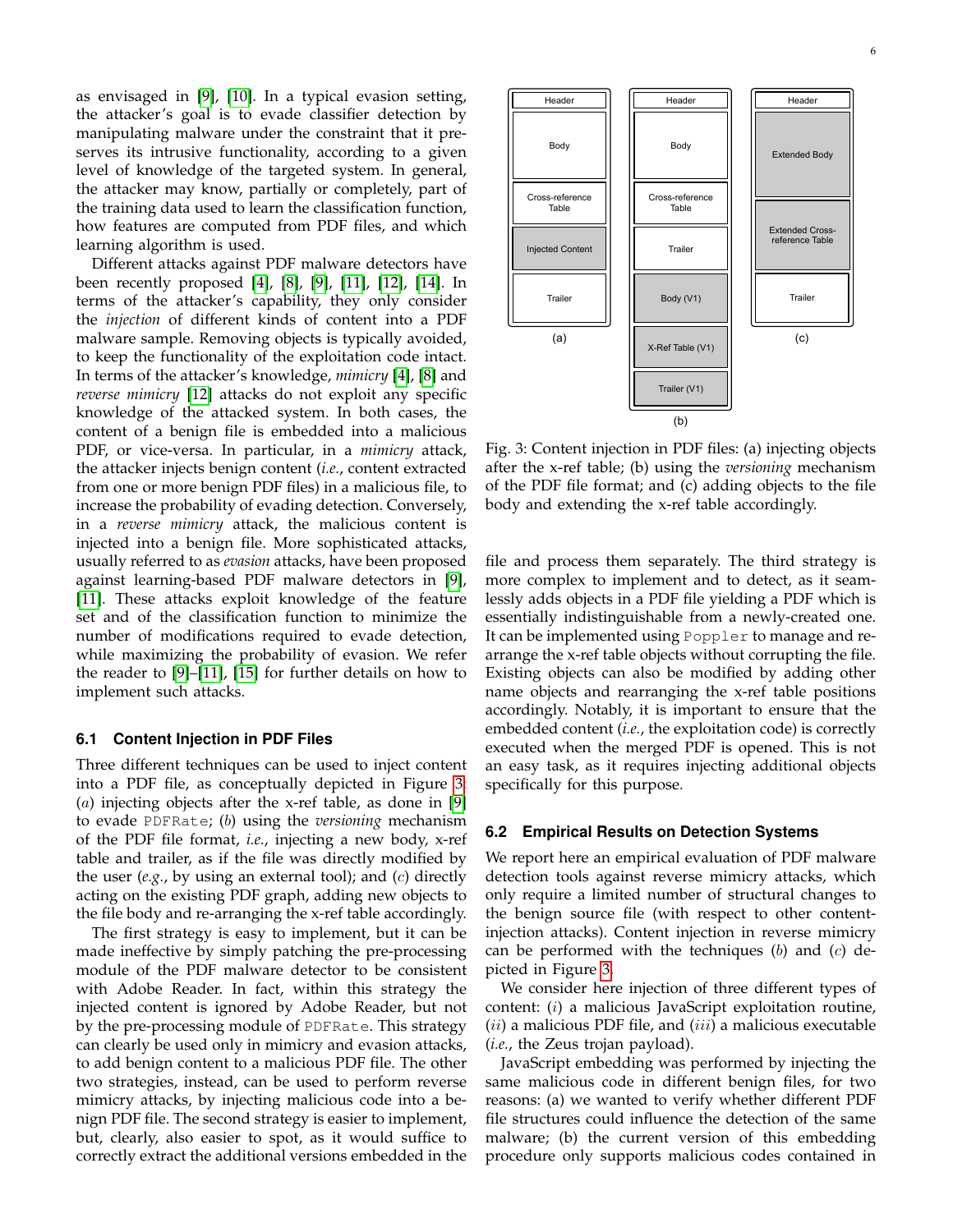<span id="page-6-2"></span>

Fig. 4: Detection rate of state-of-the-art PDF malware detectors against reverse mimicry attacks embedding different content, using 500 files per attack. Due to parsing problems, the detection rate of PJScan is estimated on a subset of files, as reported in parentheses.

one single object. More advanced attacks usually involve spreading JavaScript codes in multiple objects. It would have been therefore unfeasible to use different malicious codes. In the PDF embedding attack, we injected one  $\mathsf{random}\ \mathsf{malicious}\ \mathsf{file}\ (\mathsf{gathered}\ \mathsf{from}\ \mathsf{VirusTotal}^7)$  $\mathsf{random}\ \mathsf{malicious}\ \mathsf{file}\ (\mathsf{gathered}\ \mathsf{from}\ \mathsf{VirusTotal}^7)$  $\mathsf{random}\ \mathsf{malicious}\ \mathsf{file}\ (\mathsf{gathered}\ \mathsf{from}\ \mathsf{VirusTotal}^7)$ into each benign file. We wrote efficient injection routines for both JavaScript and PDF embedding attacks by employing Poppler. EXE embedding was performed using Metasploit to automatically inject a malicious payload in each benign file.

Each of the aforementioned malicious contents was hidden into 500 different benign PDF files (gathered from the Yahoo search engine), yielding a complete dataset of 1, 500 reverse mimicry attacks, which are publicly available.[8](#page-6-1) PJScan, Hidost and Slayer NEO were all trained with a dataset composed by more than 20000 malicious and benign files, respectively collected from VirusTotal and the Yahoo search engine. For the sake of a fair comparison, we also trained Slayer NEO and Hidost with the same classification algorithm (Adaboost). Note also that Slayer NEO was used by employing both the algorithm described in [\[1\]](#page-7-2) (keywords) and the one described in [\[2\]](#page-7-6) (keywords and content-based features).

The results are reported in Figure [4.](#page-6-2) PDFRate, Slayer

Neo, and Hidost are especially effective at detecting EXE embedding attacks, as they introduce specific keywords. However, they struggle at detecting JavaScriptbased attacks, as PDF structures that are apparently malicious in terms of keywords can simply contain benign code. Content-based systems are more effective at detecting embeddings of JavaScript code, but they might fail under specific circumstances. PJScan, in particular, suffers from the presence of multiple embedded JavaScript codes, which may happen when embedding a malicious script into a benign file that already contains JavaScript codes.

With respect to PDF embedding attacks, Slayer NEO is the only effective system that can detect them, as it automates the analysis of embedded files. In particular, as the system extracts and analyzes embedded files separately from their benign containers, its detection capabilities are not influenced by the presence of benign features.

In conclusion, we can state that there is no unique solution for detecting all the attacks. Each tool should be considered to perform a thorough digital investigation.

# **7 SUMMARY AND OPEN PROBLEMS**

In the last decades, fueled by a flourishing underground economy, malware has grown exponentially, not only in terms of the mere number of variants and families, but also in terms of sophistication, mainly to evade current detection approaches. In this article, we have discussed how the PDF file format can be exploited by attackers to convey malware, leveraging the possibility of embedding different kinds of content, and, accordingly, of exploiting different, potential vulnerabilities. We have provided practical examples of known malware and zero-day exploits, and discussed current detection systems based on machine learning. We believe that such systems can be extremely helpful for a forensic analyst to understand the suspiciousness of a PDF file, and the potential root causes behind infection. Envisaging the next step of the arms race between malware and system developers, we have then discussed the security properties of learning algorithms against well-crafted evasion attempts, reporting also some empirical results. This is another important aspect besides improving the security of other system components like pre-processing and parsing, since machine-learning algorithms exhibit intrinsic vulnerabilities that will be, sooner or later, exploited by skilled and economically-motivated attackers. In a security-by-design perspective, being proactive demands for the development of *adversarial learning machines*, *i.e.*, learning algorithms that explicitly account for the presence of malicious input data manipulations and provide improved security guarantees [\[9\]](#page-7-4), [\[10\]](#page-7-11), [\[15\]](#page-7-14). This may definitely be one of the most relevant research challenges in the coming years.

<span id="page-6-0"></span><sup>7.</sup><http://www.virustotal.com>

<span id="page-6-1"></span><sup>8.</sup><https://pralab.diee.unica.it/en/pdf-reverse-mimicry/>